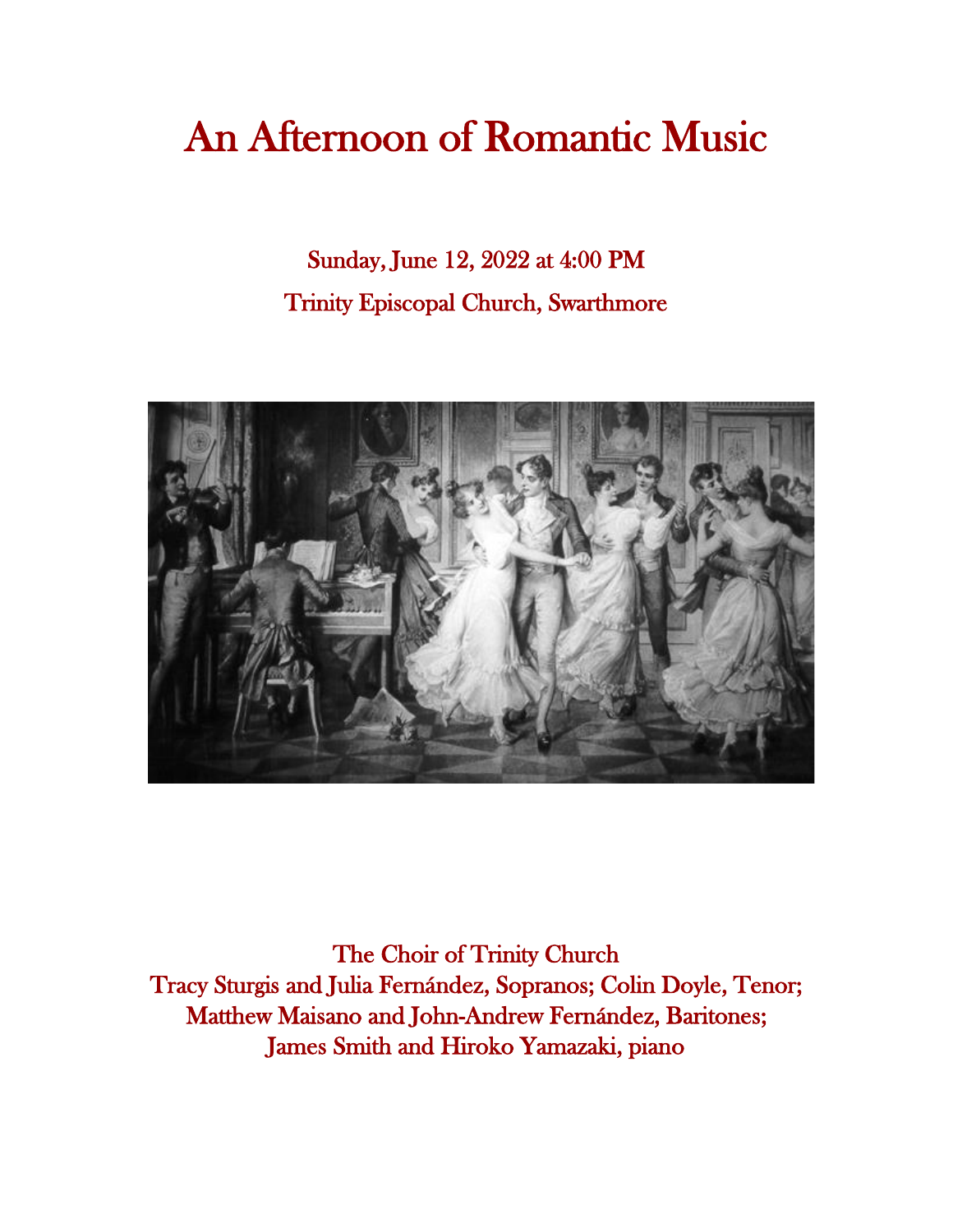# Mr. Fernández

## An die Hoffnung, (To Hope) Op. 94 Ludwig van Beethoven

Is there a God? Will he someday fulfill the promises for which longing cries out? Will, before the court of the world, this puzzle ever reveal itself? Man must hope. He does not ask! You, who so gladly celebrates on sacred nights and gently and softly veils the grief that torments a tender soul, O Hope! Raised through you, let the sufferer feel that there above, an angel counts his tears! When, long hushed, beloved voices are silenced, when, underneath dead branches, memory sits desolate, then come closer to where your forsaken one mourns and, looking around at midnight, supports himself on sunken arms. And if he looks up to accuse Fate, when, departing with his days, the last rays set: Then permit him to see, at the rim of this earthly dream, The light of the cloud's hem from the near-by sun! You who so gladly celebrates ….. an angel counts his tears. O Hope!

### Friedrich Heinrich Himmel

Translation copyright © by Emily Ezust, from the LiederNet Archive -- https://www.lieder.net/Translation copyright ©

Your friend wanders lonely in the spring garden, gently bathed in the magical sweet light that shimmers through swaying boughs in bloom, Adelaide!

In the mirroring waves, in the Alpine snows, in the golden clouds of the dying day, in the fields of stars your image shines, Adelaide!

Evening breezes whisper in the tender leaves, the silvery bells of May rustle in the grass, waves murmur and nightingales sing: Adelaide!

One day, O miracle! there shall bloom on my grave a flower from the ashes of my heart; on every purple leaf shall clearly shimmer: Adelaide!

> Friedrich von Matthison Translation by Richard Stokes, author of The Book of Lieder (Faber, 2005)

# $\mathbf I$

# Ms. Sturgis

### Frage (Question), Op. 9, no. 1 Felix Mendelssohn

Is it true? Is it true that over there in the leafy walkway, you always wait for me by the vine-draped wall? And that with the moonlight and the little stars you consult about me also? Is it true? Speak! What I feel, only she grasps ,she who feels with me and stays ever faithful to me, eternally faithful.

> Felix Mendelssohn Translation by Richard Stokes, author of The Book of Lieder (Faber, 2005)

### Suleika, Op. 34, no. 4 Felix Mendelssohn

Ah, West Wind, how I envy you your moist pinions, for you can bring him word of what I suffer away from him! The movement of your wings wakes silent longing in my heart; flowers, meadows, woods and hills, dissolve in tears where you blow.

Yet your mild, gentle breeze cools my sore eyelids; Ah, I'd surely die of grief, did I not hope to see him again. Hurry, then, to my beloved, whisper softly to his heart; take care, though, not to sadden him, And hide from him my anguish. Tell him, but tell him humbly: that his love is my life. His presence here will fill me with happiness in both.

> Marianne von Willemer Translation by Richard Stokes, author of The Book of Lieder (Faber, 2005)

# Adelaide, Op. 46 and 2012 12:00 and 2012 12:00 and 2012 12:00 and 2012 12:00 and 2012 12:00 and 2012 12:00 and 2012 12:00 and 2012 12:00 and 2012 12:00 and 2012 12:00 and 2012 12:00 and 2012 12:00 and 2012 12:00 and 2012 1

# I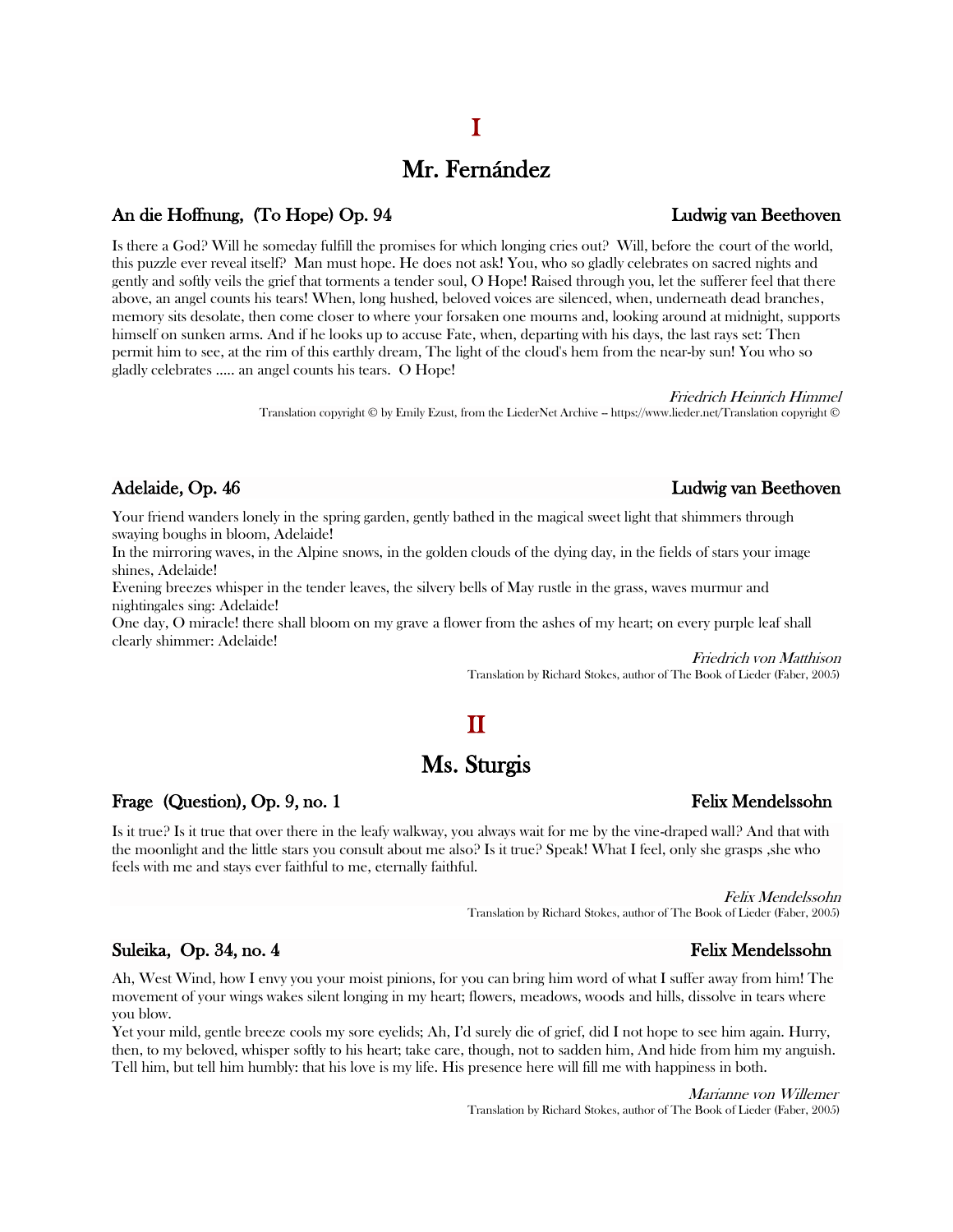### Neue Liebe (New Love), Op. 19, no.4 Felix Mendelssohn

In the moonlight of the forest I saw of late the elves riding, I heard their horns resounding, I heard their little bells ring.

Their little white horses had golden antlers and flew quickly past; like wild swans, they came through the air. With a smile the queen nodded to me, with a smile she rode quickly by. Was it to herald a new love? Or does it signify death?

> Heinrich Heine Translation by Richard Stokes, author of The Book of Lieder (Faber, 2005)

# Der Blumenstrauß (The Bouquet) Op. 47, no. 5 Felix Mendelssohn

She strolls in the flower-garden and admires the colorful blossom, and all the little blooms are there waiting and looking upwards towards her.

"So you are spring's messengers, announcing what is always so new; then be also my messengers to the man who loves me faithfully."

So she surveys what she has available and arranges a delightful garland; and she gives this gift to her friend and evades his gaze.

What flowers and colors mean, oh do not explain, do not ask –not when out of one woman's eyes the sweetest springtime is speaking.

> Carl Klingemann Translation from German to English copyright <sup>©</sup> 2018 by Peter Low

# III Mr. Doyle

### From *Die Schöne Müllerin* Franz Schubert

### Wohin? (Where to?)

I heard a little brook babbling from its rocky source, babbling down to the valley, so bright, so wondrously clear. I know not what came over me, nor who prompted me, but I too had to go down with my wanderer's staff. Down and ever onwards, always following the brook as it babbled ever brighter and ever clearer. Is this, then, my path? O brook, say where it leads. With your babbling you have quite befuddled my mind. Why do I speak of babbling? That is no babbling! It is the water nymphs singing as they dance their round far below. Let them sing, my friend; let the brook babble and follow it cheerfully, for mill-wheels turn in every clear brook.

### Der Neugieige (The inquisitive one)

I ask no flower, I ask no star; none of them can tell me what I would so dearly like to hear.

For I am no gardener, and the stars are too high; I will ask my little brook if my heart has lied to me. O brook of my love, how silent you are today! I wish to know just one thing, one small word, over and over again. One word is 'yes', the other is 'no'. These two words contain for me the whole world.

O brook of my love, how strange you are! I will tell no one else.: Say, brook, does she love me?

### Ungeduld (Impatience)

I'd like to carve it in the bark of every tree, I'd like to inscribe it on every pebble, to sew it in every fresh plot with cress seed that would quickly reveal it; I'd like to write it on every scrap of white paper: my heart is yours, and will be forever!

I'd like to train a young starling until it spoke the words, pure and clear; until it spoke with the sound of my voice, with my heart's full, ardent yearning. Then it would sing brightly at her window: my heart is yours, and will be forever! I'd like to breathe it to the morning winds, and whisper it through the rustling grove. If only it shone from every flower; if only fragrant scents could bear it to her from near and far. Waves, can you drive only mill-wheels? My heart is yours, and will be forever!

I would have thought it would show in my eyes, could be seen burning on my cheeks, could be read on my silent lips; I would have thought my every breath would proclaim it to her; but she notices none of these anxious signs: My heart is yours, and will be forever!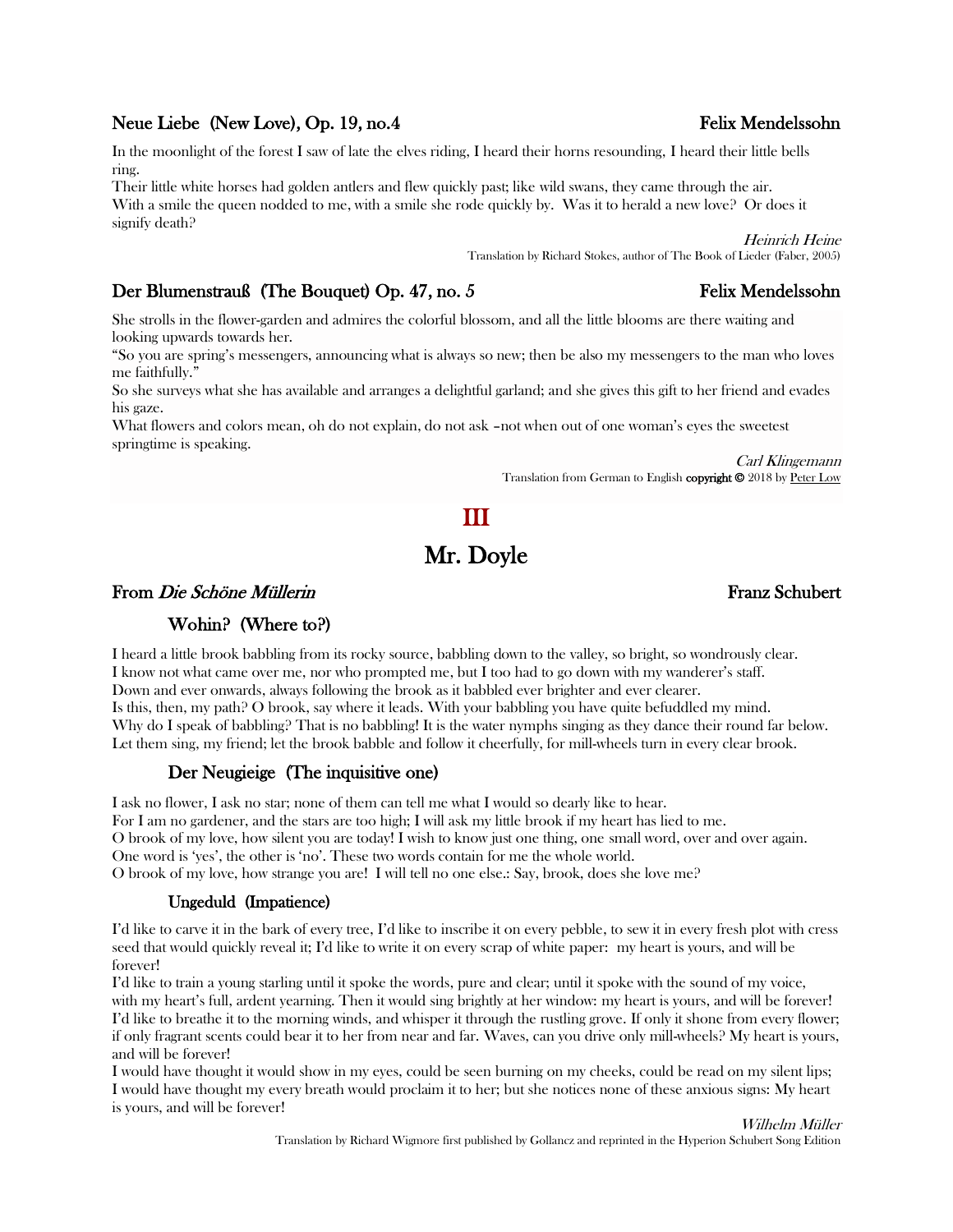# Mr. Maisano

### Auf dem Kirchhofe (In the church yard), Op. 105, no. 4 Johannes Brahms

The day was heavy with rain and storms, I had stood by many a forgotten grave. Weathered stones and crosses, faded wreaths, the names overgrown, scarcely to be read.

The day was heavy with storms and rains, on each frozen grace was the word: Deceased.

How the coffins slumbered, dead to the storm—Silent dew on each grave proclaimed: Released.

Detlev von Liliencron

## Wie Melodien zieht es (Like melodies), Op. 105, no 1 Johannes Brahms

Thoughts, like melodies, steal softly through my mind, like spring flowers they blossom and drift away like fragrance. Yet when words come and capture them and bring them before my eyes, they turn pale like grey mist and vanish like a breath.

Yet surely in poetry a fragrance lies hidden, summoned by moist eyes from the silent seed.

## Von ewiger Liebe (Of eternal love) Op. 43, no.1 Johannes Brahms

Dark, how dark in forest and field! Evening already, and the world is silent. Nowhere a light and nowhere smoke, and even the lark is silent now too. Out of the village there comes a lad, escorting his sweetheart home, he leads her past the willow-copse, talking so much and of so many things:

'If you suffer sorrow and suffer shame, shame for what others think of me, then let our love be severed swiftly, as swiftly as once we two were plighted. Let us depart in rain and depart in wind, as swiftly as once we two were plighted.' The girl speaks, the girl says: 'Our love cannot be severed! Steel is strong, and so is iron. Our love is even stronger still: Iron and steel can both be reforged, but our love, who shall change it? Iron and steel can be melted down, Our love must endure forever!'

> August Heinrich Hoffmann von Fallersleben Translation © Richard Stokes, author of The Book of Lieder (Faber, 2005)

# Ms. Fernández

 $\mathbf{V}$ 

### Allerseelen (All Souls Day) Op. 10, no.8 Richard Strauss Richard Strauss

Set on the table the fragrant mignonettes, bring in the last red asters, and let us talk of love again, as once in May. Give me your hand to press in secret, and if people see, I do not care, Give me but one of your sweet glances, as once in May.

Each grave today has flowers and is fragrant. One day each year is devoted to the dead; come to my heart and so be mine again, as once in May

Hermann von Gilm

# Zueignung (Devotion) Opus 10, no. 1 Richard Strauss

Yes, dear soul, you know that I'm in torment far from you. Love makes hearts sick Be thanked. Once, reveling in freedom, I held the amethyst cup aloft and you blessed that draught –Be thanked. And you banished the evil spirits, until I, as never before, holy, sank holy upon your heart –Be thanked.

Klaus Groth

# IV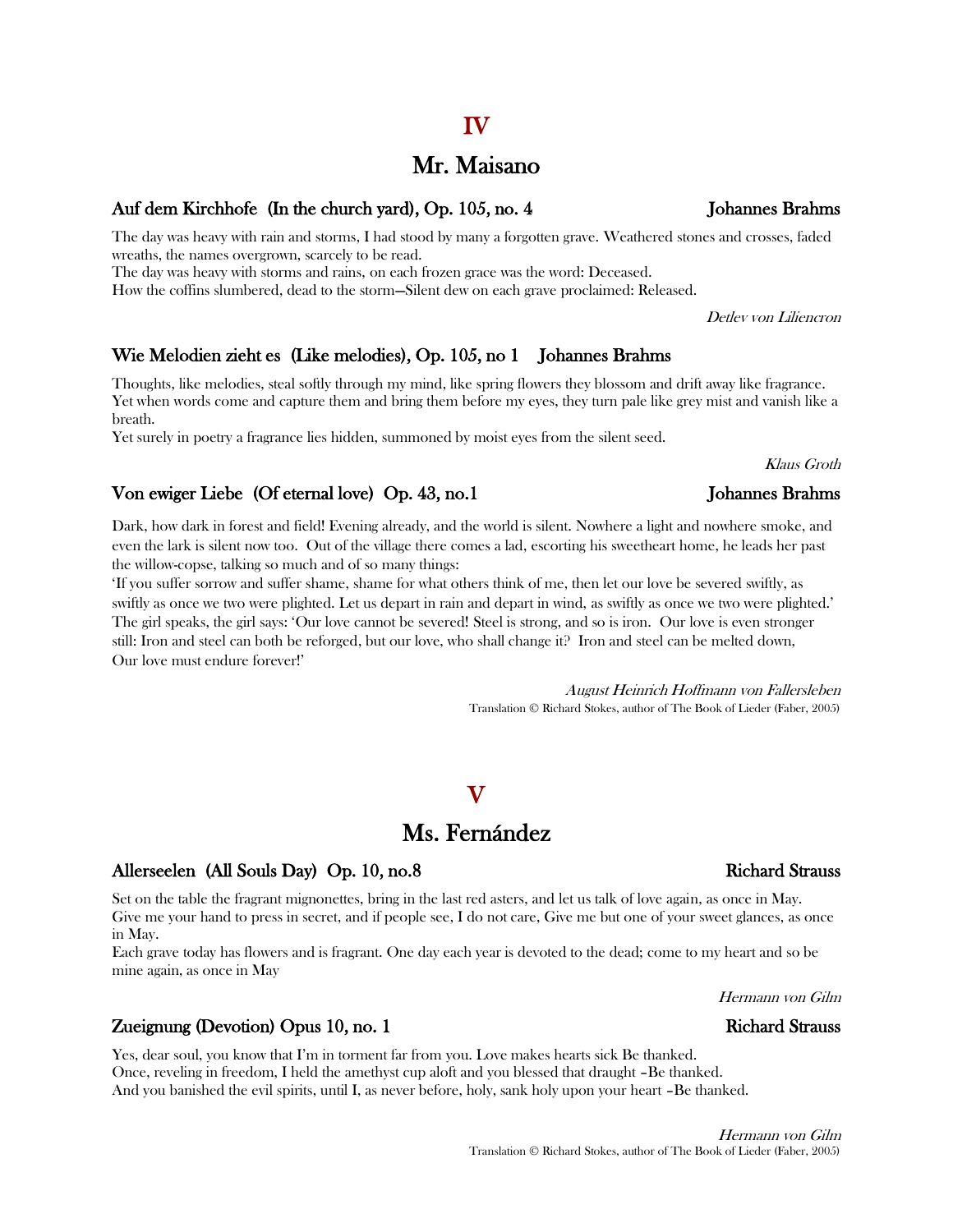# Intermission

# VI

# The Choir of Trinity Church Hiroko Yamazaki and James Smith, pianists

### Liebeslieder Waltzes, Op. 52 Johannes Brahms

- 1. Tell me, my sweetest girl, who with your glances have kindled in my cool breast these wild, passionate feelings! Will you not relent, will you, with an excess of virtue, live without love's rapture; or do you wish me to come to you? To live without love's rapture is a bitter fate I would not suffer. Come, then, with your dark eyes! Come, when the stars beckon!
- 2. The wildly lashed waves dash against the rocks; whoever has not learnt to sigh will learn it when he loves.
- 3. O women, o women, how they delight the heart! I would have long ago become a monk were it not for women.
- 4. Like a lovely sunset, I, a humble girl, would glow and find favor with one alone, radiating endless rapture.
- 5. The green tendrils of the vine creep low along the ground. How gloomy, too, the lovely young girl looks! Why, green tendrils, why do you not stretch up to the sky? Why, lovely girl, why is your heart so heavy? How can the vine grow tall without support? How can the girl be joyful when her lover is far away?
- 6. A pretty little bird flew off into a garden full of fruit. Were I a pretty little bird, I'd not hesitate, I'd do the same. But treacherous lime-twigs lay in wait; the poor bird could not fly away. Were I a pretty little bird, I'd hesitate, not do the same. The bird alighted on a fair hand, the lucky thing wanted nothing more. Were I pretty little bird, I'd not hesitate, I'd do the same.
- 7. All seemed rosy at one time my life, with my love! Through a wall, through ten walls, my lover's gaze would reach me. But now, alas, I stand in front of his cool gaze, but neither his eyes nor his heart takes note of me.
- 8. When you gaze at me so tenderly and so full of love, all the gloom that assails me fades away. Oh, do not let this love's sweet ardor vanish! No one will love you as truly as I.
- 9. On the Danube's shore there stands a house; from its windows a rosy girl looks out. The girl is excellently guarded; ten bolts are fixed to her door. Ten bolts of iron – a mere trifle! I'll break them down as though they were only glass. On the Danube's shore there stands a house. . . .
- 10. Ah, how gently the stream meanders through the meadow! Ah, how sweet, when love finds itself requited!
- 11. No, it is not possible to put up with these people; they interpret everything so spitefully. If I'm happy, they say I harbor lewd desires; if I'm quiet, they say I'm madly in love.
- 12. Locksmith, come, make me padlocks, padlocks without number! So that once and for all I can shut their malicious mouths.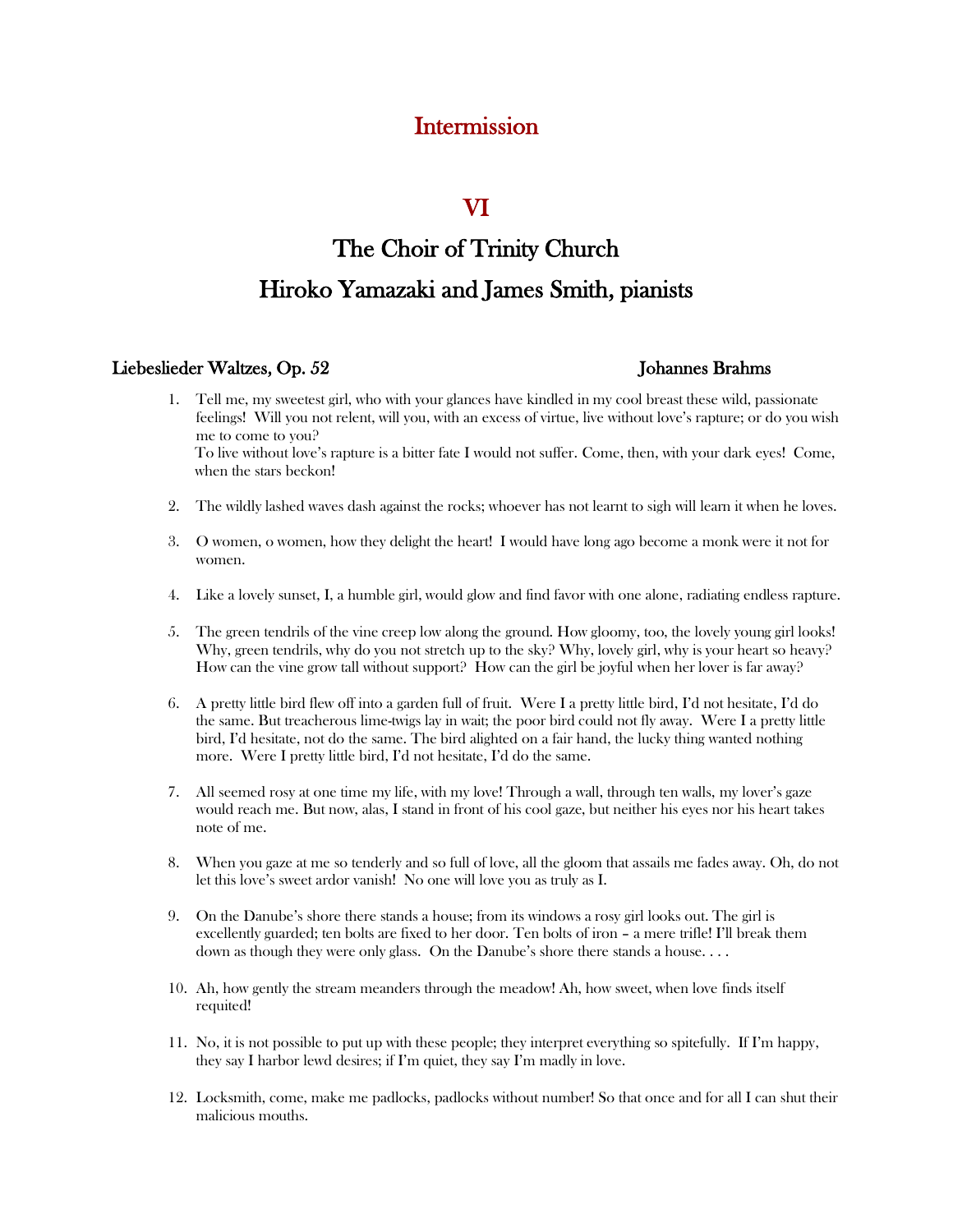- 13. A little bird flies through the skies, searching for a branch; thus does one heart seek another, where it might rest in bliss.
- 14. See how clear the waves are, when the moon shines down! You, my dearest love, love me in return.
- 15. The nightingale sings so sweetly when the stars are sparkling. Love me, dear heart, kiss me in the dark!
- 16. Love is a dark pit, an all too dangerous well; I tumbled in, alas, and I can neither hear nor see; I can only recall my rapture, and only bemoan my grief.
- 17. Do not wander, my love, out there in the fields; the ground would be too wet for your tender feet. The paths and tracks are all flooded out there, so abundantly have my eyes been weeping.
- 18. The foliage trembles, where a bird in flight has brushed against it. And so my soul trembles too, shuddering with love, desire and pain, whenever it thinks of you.

Georg Friedrich Daumer Translations by Richard Stokes, author of The Book of Lieder (Faber, 2005)